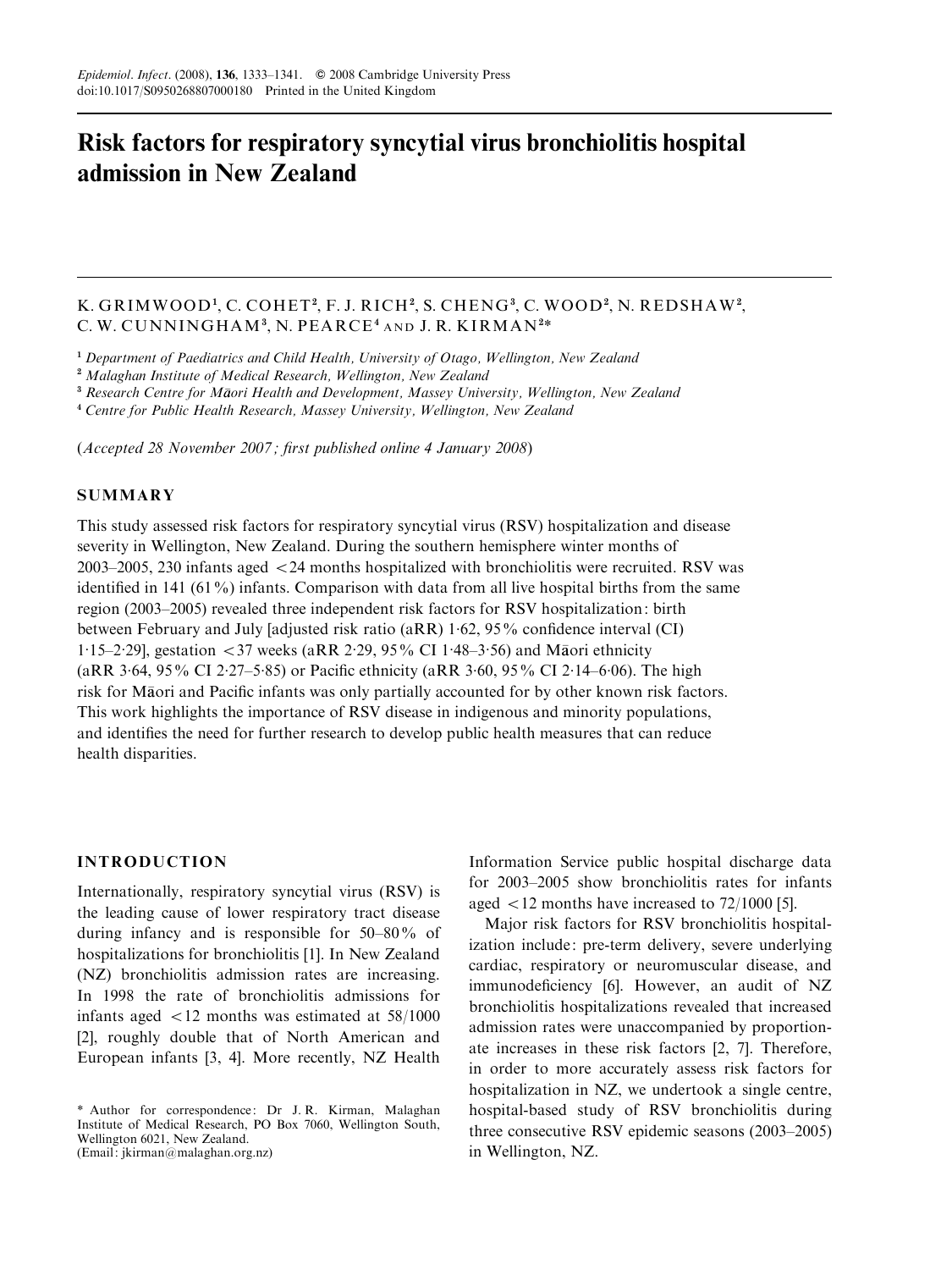#### METHODS

#### Setting and subjects

Wellington Hospital provides the city's sole in-patient paediatric services. Eligible cases were infants aged <24 months in hospital Monday–Friday with community-acquired bronchiolitis during three consecutive RSV epidemic seasons (June/July to October 2003–2005). A diagnosis of bronchiolitis was based upon coryzal symptoms followed by signs of respiratory distress and fine, inspiratory crackles on auscultation [8]. Hospital admission guidelines included one or more of the following: (i) respiratory distress (e.g. tachynpnoea, chest recession), (ii) apnoea, (iii) inability to feed, (iv) pulse oximetry  $\langle 92\% \rangle$ in air, (v) underlying chronic medical conditions such as cardiopulmonary diseases, immunodeficiency or neuromuscular disorders and (vi) adverse social circumstances from a lack of transport or telephone [9]. The Central Regional Ethics Committee approved the study and written, informed consent was gained from the infant's parent or guardian.

#### Demographic and clinical data

Demographic and clinical data were collected during hospitalization. Gender, ethnicity, gestational age, birth weight, age and weight at admission, breastfeeding history, tobacco smoke exposure and underlying chronic medical disorders were recorded by a nurse-administered 25-item questionnaire (English or Pacific languages). Ethnicity was determined using NZ Census data methodology that prioritizes ethnicity of those identifying with multiple ethnic groups to a single ethnic category as follows: Maori> Pacific>Other>NZ European/Pakeha (Caucasian) [10].

The severity index score took oxygen requirement as the best single measure of illness severity in hospitalized infants with bronchiolitis [11]. Infants requiring assisted ventilation or continuous positive airway pressure (CPAP) were classified as severe, those requiring oxygen supplementation as moderate, and those hospitalized but not requiring oxygen as mild. Length of hospitalization was recorded as  $0-24$  h = 1 day,  $25-48$  h = 2 days and so on.

The New Zealand Deprivation Index (NZDep2001) was used as a proxy measure for socioeconomic status and was determined from the infant's address. NZDep2001 used pooled 2001 census data for nine dimensions of material and social status, including household crowding, to measure socioeconomic status at a neighbourhood level. A score ranging from 1 to 10 was allocated to each neighbourhood, decile 1 representing the least deprived 10% of neighbourhoods and decile 10 the most deprived 10% [12].

The Wellington Women's Hospital Perinatal Information Management System database allowed comparisons to be made between subject and infant birth populations from the same region. Gender, month of birth, gestational age, birth weight, singleton pregnancy, ethnicity, tobacco smoke exposure during pregnancy and NZDep2001 scores were obtained from the database for all live hospital births in the Wellington region for 2003–2005.

#### Management of cases

Infants were managed by continuous monitoring of oxygen saturation by pulse oximetry and, if required, supplemental oxygen maintained oxygen saturation >92% [7]. Infants not tolerating oral fluids received intravenous fluids or milk via a nasogastric tube. CPAP and intravenous fluids were administered when infants required more than 60% inspired oxygen, while assisted ventilation was instituted for recurrent apnoea, increasing hypoxaemia or exhaustion. No drugs were used routinely. Discharge followed reestablishment of normal feeding without supplemental oxygen and absence of fever.

#### Sample collection and laboratory methods

Nasopharyngeal aspirates were performed routinely on infants admitted with bronchiolitis. The Hospital's Diagnostic Laboratory conducted RSV antigen testing by direct immunofluorescence assay (RSV Imagen, DakoCytomation, Cambridgeshire, UK) within 2 h of sample collection. An aliquot from each specimen was taken immediately to the Malaghan Institute, where RNA was extracted and viral subtyping conducted by RT–PCR and nested PCR [13].

#### Statistical analysis

Data were analysed using SAS version 9.1 (SAS Institute, Cary, NC, USA) and Stata statistical software (release 8.2, Stata Corporation, College Station, TX, USA). Analyses of RSV incidence were conducted using Poisson regression to estimate incidence rate ratios [14] initially with univariate analyses, then with multiple regression analyses including variables for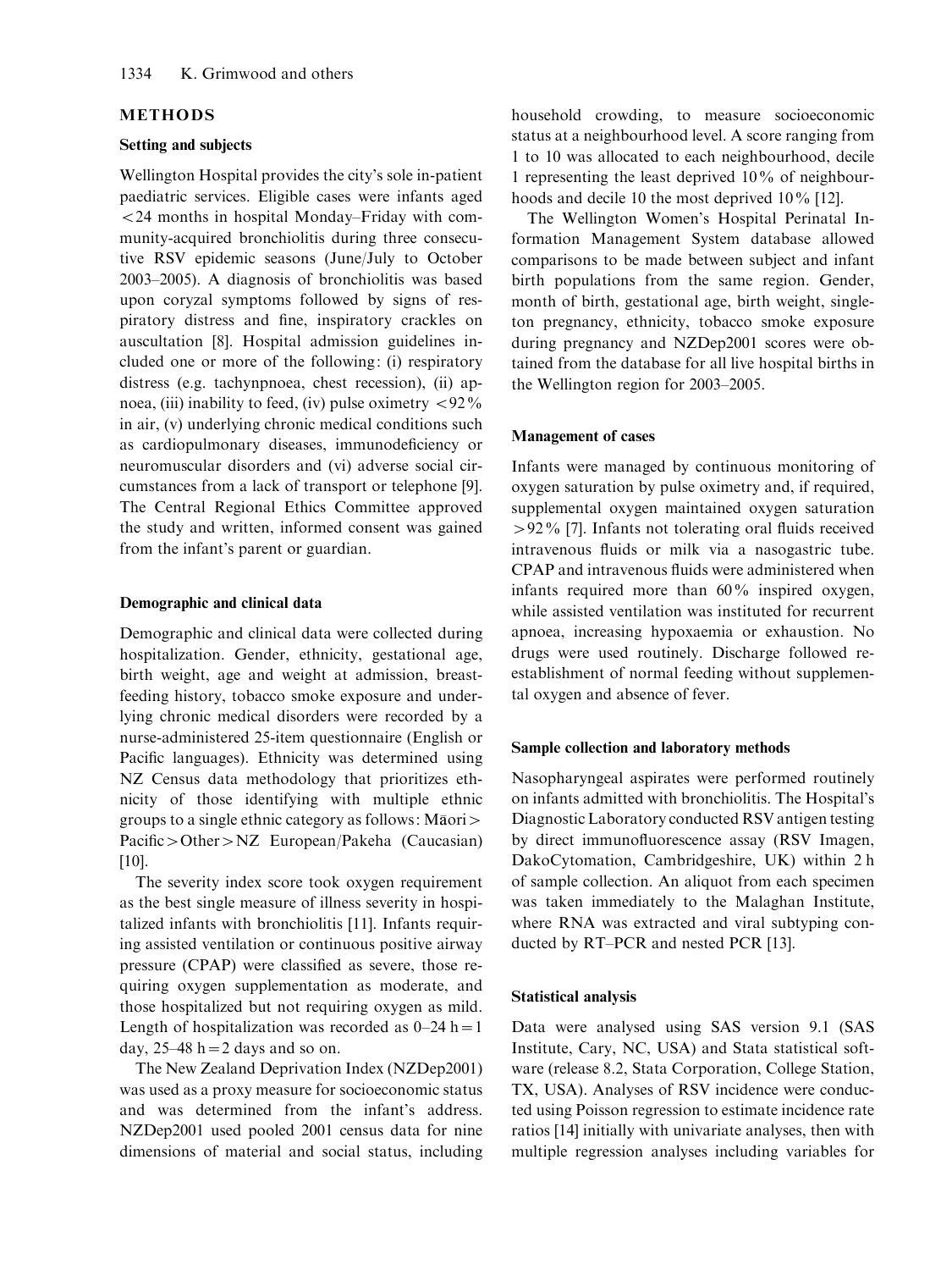birth weight, ethnicity, gestation, NZDep2001 score and passive tobacco smoke exposure. Analyses of factors that affected severity in RSV-positive children were conducted using logistic regression to estimate prevalence odds ratios [14], initially only adjusted for year (termed 'univariate'), then with multiple regression analyses including the key factors of interest (ethnicity, gestation, birth weight, NZDep2001 score), and factors that showed elevated risks in univariate analyses. A similar approach was adopted for the analyses of factors that affected length of hospital stay. Multicollinearity was tested for, and not found to be a significant problem in the multivariate model. Therefore, all variables were retained in the final analyses.

#### RESULTS

RSV was confirmed in  $141$  ( $61.3\%$ ) of 230 infants hospitalized with bronchiolitis. Of the 141 RSVpositive samples, 135 (95. 7%) were typed as RSV subgroup A or B. One infant had RSV subgroup B detected during his first admission and subgroup A was identified 3 weeks later when he was readmitted with a new episode of bronchiolitis. No deaths were directly attributable to bronchiolitis. In 2003 and 2005, the epidemics were predominantly RSV subtype A (72. 5% and 80. 5%, respectively). By contrast, the 2004 epidemic was predominantly subtype  $B(600\%)$ .

## Analysis of risk factors for RSV hospitalization and demographic variables

Table 1 shows the characteristics of the 141 RSVpositive infants, compared with all live hospital births during 2003–2005 in the Wellington region and the associated rate ratios (RRs) for RSV bronchiolitis hospitalization.

Subjects were compared with patients hospitalized for bronchiolitis during 2003 and 2004 using the departmental database. The database for 2005 was incomplete at the time of writing. Overall, 66. 5% of eligible patients (admitted during weekdays) were enrolled. The main reason for non-participation was discharge from hospital before research staff were able to approach their caregivers. This occurred predominantly when infants were admitted to hospital late in the week and were sent home over the weekend or early Monday morning. Database review showed non-participants (including those from weekends) were of similar age (91. 0% aged <12 months at

admission and  $47.2\%$  aged  $\lt 6$  months) to study subjects (87.9% aged  $\lt 12$  months, 55.3% aged  $\lt 6$ months). Ethnic distribution (38.2% European/other, 30. 3% Maori, 31. 5% Pacific) was also similar to study participants (Table 1).

The median age of infants hospitalized with RSV was 5.1 months (interquartile range 2.0–9.0). The mean and median length of hospitalization was 5. 1 days [95% confidence interval (CI)  $4.5-5.7$ ] and  $4.0$ days (interquartile range 2. 0–7. 0), respectively. Fifteen (10. 6%) RSV-positive infants had a major underlying illness (cardiac, respiratory, Down's syndrome or achondroplasia).

The prioritized ethnicity of RSV hospitalized infants varied significantly from the general infant population (Table 1) with Maori and Pacific children significantly over-represented in the hospitalized group. Multivariate analysis identified Maori or Pacific ethnicity as an independent risk factor for hospitalization. Infants who lived in more deprived areas (NZDep2001 deciles 8–10) were also significantly over-represented compared with the general infant population. Infants in more deprived areas comprised almost half (47. 5%) of all study subjects. A total of 29% were in the lowest socioeconomic group and had a significant crude RR for hospitalization. However, when adjusted for other risk factors this was markedly reduced and no longer significant, indicating that the association of lower socioeconomic status with hospitalization was in part due to other factors controlled in the model (e.g. maternal smoking, gestational age and ethnicity).

One third (34. 0%) of RSV-positive hospitalized infants had mothers who smoked during pregnancy, significantly more than the general infant population (14. 7%). Although the crude RR showed maternal smoking during pregnancy to be significantly associated with hospitalization, this was no longer so in the multivariate analysis (Table 1). In this study, more than half (54. 6%) of the RSV-positive hospitalized infants came from a household with one or more smokers. The most recent NZ data available regarding household tobacco smoke exposure is from the 1996 census, and indicate that just under one third of households with dependant children (<15 years) have one or more smokers [15].

The majority of RSV-positive infants  $(61.7%)$  were born in the 6 months preceding the RSV epidemic season (February–July, inclusive). Table 1 shows that infants born between February and July had a significantly increased risk for hospitalization, even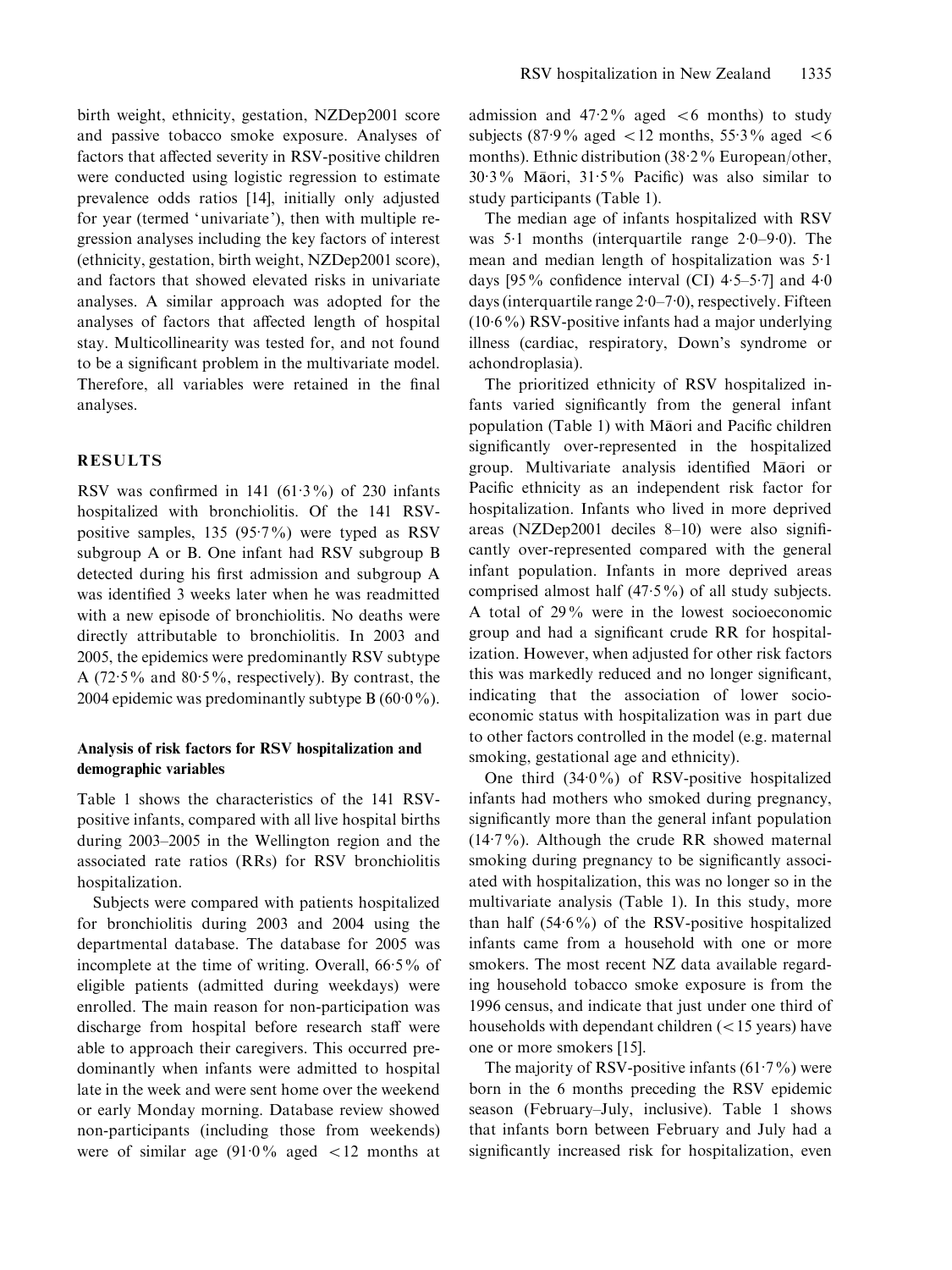|                        |  |  | Table 1. Characteristics and multivariate analysis of 141 RSV-positive infants admitted with bronchiolitis |
|------------------------|--|--|------------------------------------------------------------------------------------------------------------|
|                        |  |  | during 2003–2005 to Wellington Hospital, compared with all live hospital births in the Wellington region   |
| during the same period |  |  |                                                                                                            |

|                                  | Infants hospitalized<br>for RSV infection |          | General infant<br>population |          | Crude rate ratios        | Adjusted rate ratio†       |  |
|----------------------------------|-------------------------------------------|----------|------------------------------|----------|--------------------------|----------------------------|--|
| Study variable                   | $\boldsymbol{n}$                          | $(\%)$   | $\boldsymbol{n}$             | $(\%)$   | RR (95% CI)              | RR (95% CI)                |  |
| Gender                           |                                           |          |                              |          |                          |                            |  |
| Male                             | 82                                        | (58.2)   | 5816                         | (51.6)   | $1.30(0.93-1.82)$        | $1.25(0.89-1.75)$          |  |
| Female                           | 59                                        | (41.8)   | 5454                         | (48.4)   | 1.00                     | 1.00                       |  |
| Month of birth                   |                                           |          |                              |          |                          |                            |  |
| February-July                    | 87                                        | (61.7)   | 5537                         | (49.1)   | $1.67$ $(1.19 - 2.34)^*$ | $1.62 (1.15 - 2.29)^*$     |  |
| August-January                   | 54                                        | (38.3)   | 5733                         | (50.9)   | 1.00                     | 1.00                       |  |
| Multiple birth                   |                                           |          |                              |          |                          |                            |  |
| Yes                              | 10                                        | (7.1)    | 524                          | (4.6)    | $1.57(0.83 - 2.96)$      | $1.25(0.62 - 2.54)$        |  |
| No                               | 131                                       | (92.9)   | 10746                        | (95.4)   | 1.00                     | 1.00                       |  |
| Mother smoking during pregnancy  |                                           |          |                              |          |                          |                            |  |
| Yes                              | 48                                        | (34.0)   | 1658                         | (14.7)   | $2.98 (2.11 - 4.20)^*$   | $1.41 (0.95 - 2.10)$       |  |
| N <sub>o</sub>                   | 92                                        | (65.2)   | 9457                         | (83.9)   | 1.00                     | 1.00                       |  |
| n.d.                             | $\mathbf{1}$                              | (0.7)    | 155                          | (1.4)    |                          |                            |  |
| Ethnicity (priority method) [10] |                                           |          |                              |          |                          |                            |  |
| Māori                            | 49                                        | (34.8)   | 1533                         | (13.6)   | $5.00(3.35 - 7.44)*$     | $3.64$ $(2.27 - 5.85)$ *** |  |
| Pacific                          | 37                                        | (26.2)   | 1207                         | $(10-7)$ | $4.79$ $(3.12 - 7.35)^*$ | $3.60 (2.14 - 6.06)$ ***   |  |
| Other                            | 9                                         | (6.4)    | 1321                         | (11.7)   | $1.06(0.52 - 2.17)$      | $1.09$ $(0.52 - 2.25)$     |  |
| European (Pakeha)                | 46                                        | (32.6)   | 7189                         | (63.8)   | 1.00                     | 1.00                       |  |
| n.d.                             | $\theta$                                  | (0.0)    | 20                           | (0.2)    |                          |                            |  |
| NZDep2001 score‡                 |                                           |          |                              |          |                          |                            |  |
| 1                                | 13                                        | (9.2)    | 2346                         | (20.8)   | 1.00                     | 1.00                       |  |
| $\overline{c}$                   | 11                                        | (7.8)    | 1448                         | (12.8)   | $1.37(0.62 - 3.05)$      | $1.25(0.56-2.81)$          |  |
| 3                                | 11                                        | (7.8)    | 1203                         | (10.7)   | $1.65(0.74 - 3.67)$      | $1.46(0.65 - 3.29)$        |  |
| $\overline{\mathbf{4}}$          | 9                                         | (6.4)    | 1041                         | (9.2)    | $1.56(0.67-3.64)$        | $1.19(0.50-2.81)$          |  |
| 5                                | 13                                        | (9.2)    | 966                          | (8.6)    | $2.43$ $(1.13 - 5.22)$ * | $1.77(0.80 - 3.93)$        |  |
| 6                                | $\tau$                                    | (5.0)    | 812                          | (7.2)    | $1.56(0.62 - 3.89)$      | $1.09(0.43 - 2.78)$        |  |
| $\sqrt{ }$                       | $10\,$                                    | (7.1)    | 839                          | (7.4)    | $2.15(0.95-4.89)$        | $1.42(0.61-3.31)$          |  |
| 8                                | 10                                        | (7.1)    | 577                          | (5.1)    | $3.13(1.38 - 7.10)*$     | $1.69(0.71 - 3.97)$        |  |
| 9                                | 16                                        | $(11-3)$ | 591                          | (5.2)    | 4.89 $(2.36 - 10.10)*$   | $1.99(0.90 - 4.37)$        |  |
| 10                               | 41                                        | (29.1)   | 1370                         | (12.2)   | 5.40 $(2.90-10.04)$ *    | $1.89(0.93 - 3.84)$        |  |
| n.d.                             | $\boldsymbol{0}$                          | (0.0)    | 77                           | (0.7)    |                          |                            |  |
| Gestational age (weeks)          |                                           |          |                              |          |                          |                            |  |
| $<$ 37 weeks                     | 32                                        | (22.7)   | 1178                         | (10.5)   | $2.52 (1.70 - 3.71)^*$   | $2.29$ $(1.48 - 3.56)$ **  |  |
| $\geqslant$ 37 weeks             | 109                                       | (77.3)   | 10092                        | (89.5)   | $1.00\,$                 | 1.00                       |  |
| Total                            | 141                                       |          | 11270                        |          |                          |                            |  |

RSV, Respiratory syncytial virus; RR, rate ratio; CI, confidence interval; n.d., no data available.

# Multivariate rate ratio adjusted for all other variables in Table 1.

 $\ddagger$  Proxy measure for socioeconomic deprivation, where decile 1 represents the 10% least deprived and decile 10 the 10% most deprived of neighbourhoods.

\*  $P \le 0.05$ , \*\*  $P \le 0.0005$ , \*\*\*  $P \le 0.0001$ .

when adjusted for other risk factors. Most infants had birth weights  $\geq 2500$  g (79.4%), with 10.2% below the 10th gestation-adjusted weight percentile. Similarly, 10. 3% had an admission weight below the 10th age-adjusted weight percentile (not shown in table). Of hospitalized RSV-positive infants, 85.8% had

been breastfed and 45. 4% were still breastfeeding (not shown in table).

Most RSV-positive infants came from a household in which other children lived; 67. 9% shared a house with 1-2 other children, and 13.6% with  $\geq 3$  other children (not shown in table). Most infants  $(63.5\%)$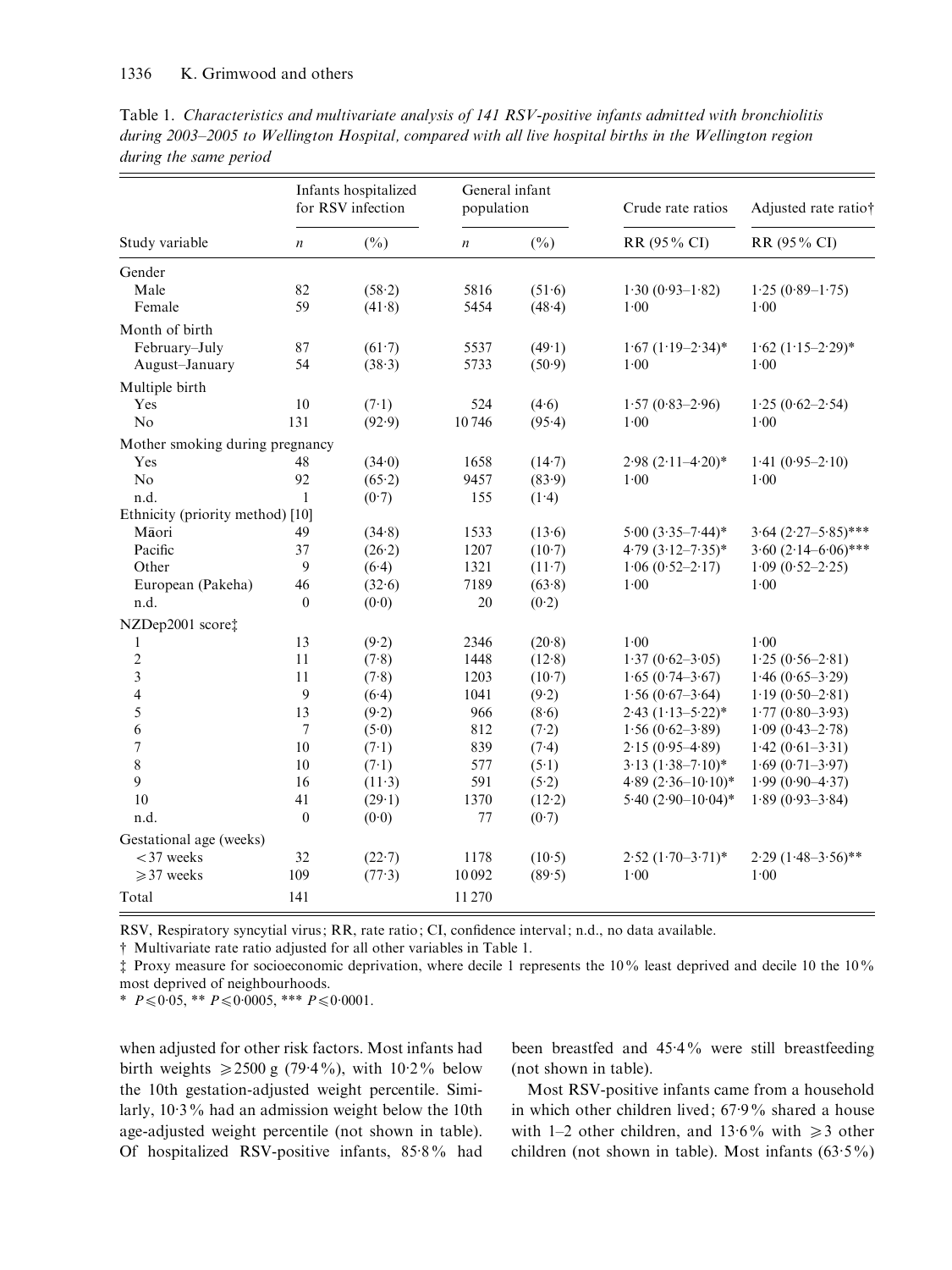|                                                             | Severe           |        | Moderate/Mild    |               | Univariate odds ratio; | Adjusted odds ratio§ |
|-------------------------------------------------------------|------------------|--------|------------------|---------------|------------------------|----------------------|
| Study variable                                              | $\boldsymbol{n}$ | $(\%)$ | $\boldsymbol{n}$ | $(\%)$        | OR (95% CI)            | OR (95% CI)          |
| Gender                                                      |                  |        |                  |               |                        |                      |
| Male                                                        | 18               | (52.9) | 64               | (59.8)        | $0.74(0.34-1.63)$      | $0.79(0.34-1.85)$    |
| Female                                                      | 16               | (47.1) | 43               | (40.2)        | 1.00                   | 1.00                 |
| Month of birth                                              |                  |        |                  |               |                        |                      |
| February–July                                               | 24               | (70.6) | 63               | (58.9)        | $1.60(0.69 - 3.71)$    | $1.45(0.59 - 3.58)$  |
| August-January                                              | 10               | (29.4) | 44               | (41.1)        | 1.00                   | 1.00                 |
| Age at admission                                            |                  |        |                  |               |                        |                      |
| $<$ 2 months                                                | 13               | (38.2) | 22               | (20.6)        | $2.36 (1.01 - 5.50)^*$ | $2.50(0.98 - 6.39)$  |
| $\geqslant$ 2 months                                        | 21               | (61.8) | 85               | (79.4)        | 1.00                   | 1.00                 |
| Mother smoking during pregnancy                             |                  |        |                  |               |                        |                      |
| Yes                                                         | 13               | (38.2) | 35               | $(33\cdot 0)$ | $1.37(0.60 - 3.11)$    | $1.49(0.58 - 3.80)$  |
| No                                                          | 21               | (61.8) | 71               | (67.0)        | 1.00                   | 1.00                 |
| Ethnicity (priority method) [10]                            |                  |        |                  |               |                        |                      |
| Māori                                                       | 12               | (35.3) | 37               | (34.6)        | $1.21(0.46 - 3.20)$    | $1.34(0.42 - 4.28)$  |
| Pacific                                                     | 9                | (26.5) | 28               | (26.2)        | $1.28(0.45-3.63)$      | $1.42(0.36 - 5.52)$  |
| Other                                                       | 3                | (8.8)  | 6                | (5.6)         | $1.68$ (0.35-8.06)     | $1.95(0.37-10.29)$   |
| European (Pakeha)                                           | 10               | (29.4) | 36               | (33.6)        | 1.00                   | 1.00                 |
| Number of other children $(< 16$ years) living in the house |                  |        |                  |               |                        |                      |
| $\geqslant$ 3                                               | 6                | (17.6) | 13               | (12.3)        | $1.66(0.57-4.87)$      | $1.63(0.52 - 5.11)$  |
| $0 - 2$                                                     | 28               | (82.4) | 93               | (87.7)        | 1.00                   | 1.00                 |
| Gestational age (weeks)                                     |                  |        |                  |               |                        |                      |
| $<$ 37 weeks                                                | 5                | (14.7) | 27               | (25.2)        | $0.58(0.20-1.67)$      | $0.58(0.19-1.78)$    |
| $\geqslant$ 37 weeks                                        | 29               | (85.3) | 80               | (74.8)        | 1.00                   | 1.00                 |

Table 2. Risk factors for severe† (compared with moderate/mild) RSV bronchiolitis in hospitalized children

RSV, Respiratory syncytial virus; OR, odds ratio; CI, confidence interval.

# Severe=assisted ventilation or continuous positive airway pressure (CPAP); moderate=received supplemental oxygen; mild = no additional oxygen needed.

 $\ddagger$  Adjusted for year.

§ Adjusted for year and all other variables listed in the table.

\*  $P \leq 0.05$ .

lived with two adults, and 8. 5% lived with just one adult. More than half (57. 6%) of RSV-positive infants in this study shared their sleeping space with one or more others. Only a small percentage (13.5%) attended day-care, which was expected since most RSV-positive infants were aged  $<6$  months.

#### Analysis of risk factors for RSV disease severity

RSV disease severity was defined by the requirement of supplemental oxygen or assisted ventilation (Table 2) and by length of hospital stay (Table 3). Severe cases  $(n=34, 24\%)$  were hospitalized for a mean of 8.8 days (95% CI 7.6–10.1), moderate  $(n=$ 70, 50%) for 4. 6 days (95% CI 4. 0–5. 2), and mild cases  $(n=37, 26\%)$  for 2.6 days  $(95\% \text{ CI } 2.0-3.1)$ . Infants aged <2 months at admission were more likely to have severe disease than moderate or mild

disease; however, this was no longer significant in the multivariate analysis (Table 2). No significant correlations were identified between severe disease and: gestational age, ascribed ethnicity (Table 2), NZDep2001 score grouped by individual score or as less deprived  $(1-5)$  vs. more deprived  $(6-10)$ , RSV subtype, household cigarette-smoke exposure, or sharing a sleeping space with others (not shown in table).

Age at admission of  $\langle 2 \rangle$  months and multiple birth were both identified as risk factors for hospital stay of  $\geq 5$  days; however, the risk for age at admission was no longer significant in the multivariate analysis (Table 3). While the odds ratio (OR) increased for multiple births in the multivariate analysis, it was no longer statistically significant (Table 3). Severe cases requiring CPAP or assisted ventilation were significantly more likely to stay in hospital for  $\geq 5$  days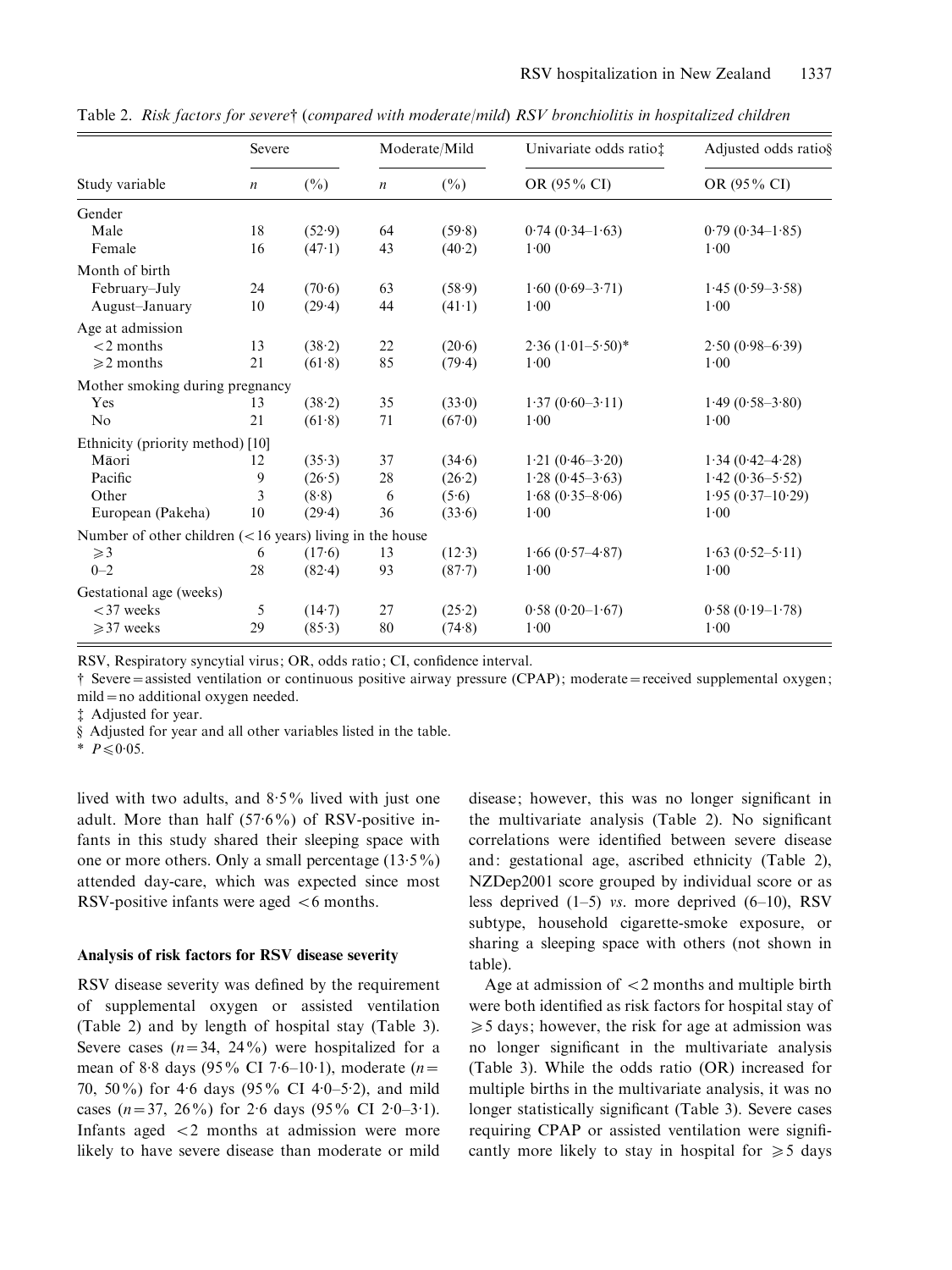|                                                             | $\geqslant$ 5 days |        | $<$ 5 days       |        | Univariate odds ratio‡   | Adjusted odds ratio§ |
|-------------------------------------------------------------|--------------------|--------|------------------|--------|--------------------------|----------------------|
| Study variable                                              | $\boldsymbol{n}$   | $(\%)$ | $\boldsymbol{n}$ | $(\%)$ | OR (95% CI)              | OR (95% CI)          |
| Gender                                                      |                    |        |                  |        |                          |                      |
| Male                                                        | 40                 | (62.5) | 42               | (54.5) | $1.39(0.70-2.76)$        | $2.25(0.85 - 6.00)$  |
| Female                                                      | 24                 | (37.5) | 35               | (45.5) | 1.00                     | 1.00                 |
| Multiple birth                                              |                    |        |                  |        |                          |                      |
| Yes                                                         | 8                  | (12.5) | $\overline{c}$   | (2.6)  | $5.35 (1.08 - 26.51)^*$  | $6.52(0.89 - 47.96)$ |
| No                                                          | 56                 | (87.5) | 75               | (97.4) | 1.00                     | 1.00                 |
| Age at admission                                            |                    |        |                  |        |                          |                      |
| $<$ 2 months                                                | 22                 | (34.4) | 38               | (49.4) | $2.56$ $(1.15 - 5.71)^*$ | $1.92(0.63 - 5.83)$  |
| $\geq 2$ months                                             | 42                 | (65.6) | 39               | (50.6) | 1.00                     | 1.00                 |
| Ethnicity (priority method) [10]                            |                    |        |                  |        |                          |                      |
| Māori                                                       | 22                 | (34.4) | 27               | (35.1) | $1.34(0.58-3.09)$        | $1.44 (0.38 - 5.51)$ |
| Pacific                                                     | 19                 | (29.7) | 18               | (23.4) | $1.86(0.76-4.58)$        | $2.21(0.49-10.02)$   |
| Other                                                       | 5                  | (7.8)  | 4                | (5.2)  | $1.79(0.41 - 7.77)$      | $2.43(0.32 - 18.62)$ |
| European (Pakeha)                                           | 18                 | (28.1) | 28               | (36.4) | 1.00                     | 1.00                 |
| Number of other children $(< 16$ years) living in the house |                    |        |                  |        |                          |                      |
| $\geqslant$ 3                                               | 12                 | (19.0) | 7                | (9.1)  | $2.63(0.94 - 7.32)$      | $1.09$ (0.29-4.18)   |
| $0 - 2$                                                     | 51                 | (81.0) | 70               | (90.9) | 1.00                     | 1.00                 |
| Birth weight centile (gestational age-adjusted)             |                    |        |                  |        |                          |                      |
| Low birth weight                                            | 7                  | (10.9) | 6                | (7.9)  | $2.78(0.80 - 9.62)$      | $2.04(0.38-10.89)$   |
| $(\leq 10$ th centile)                                      |                    |        |                  |        |                          |                      |
| Normal to high                                              | 57                 | (89.1) | 70               | (92.1) | 1.00                     | 1.00                 |
| $($ > 10th centile)                                         |                    |        |                  |        |                          |                      |

Table 3. Risk factors for length of stay ( $\geq 5$  days vs. <5 days†) in RSV-positive children hospitalized with bronchiolitis

RSV, Respiratory syncytial virus; OR, odds ratio; CI, confidence interval.

 $\dagger$  Mean length of hospitalization was 5.1 days (95% CI 4.5–5.7).

 $\ddagger$  Adjusted for year.

§ Adjusted for year and all other variables listed in the table.

\*  $P \leq 0.05$ 

(OR adjusted for year 35. 65, 95% CI 8. 01–158. 62), illustrating the validity of length of hospital stay as an alternative measure of disease severity. Again, no significant associations were identified between hospital stay of  $\geq 5$  days and: ascribed ethnicity, birth weight centile (Table 3), NZDep2001 score grouped by individual score or as less deprived  $(1-5)$  vs. more deprived (6–10), RSV subtype, gestational age, household cigarette-smoke exposure, or sharing a sleeping space with others (not shown in table).

# DISCUSSION

This foremost study of RSV bronchiolitis in NZ identified three independent risk factors for hospitalization: birth between February and July, gestational age  $\langle 37 \rangle$  weeks and Maori or Pacific ethnicity. The increased risk associated with pre-term delivery and birth within 6 months of the annual RSV season (presumably secondary to low protective maternal antibody titres) is similar to observations in the northern hemisphere [6, 16]. Multiple regression analysis indicated the high rates in Maori and Pacific infants could only be partially accounted for by factors such as maternal smoking during pregnancy, the deprivation status of the area in which the infant lived, low birth weight, gender and month of birth.

Outside North America, few studies from developed countries have examined reasons for severe RSV bronchiolitis in indigenous and disadvantaged populations [1, 17]. However, in contrast to our findings, a recent Australian report concluded that the increased risk of hospitalization from RSV bronchiolitis in Indigenous infants was largely due to lower socioeconomic status-associated factors such as lower birth weight and maternal smoking [18].

Native American and Alaskan infants also have higher hospitalization rates for RSV bronchiolitis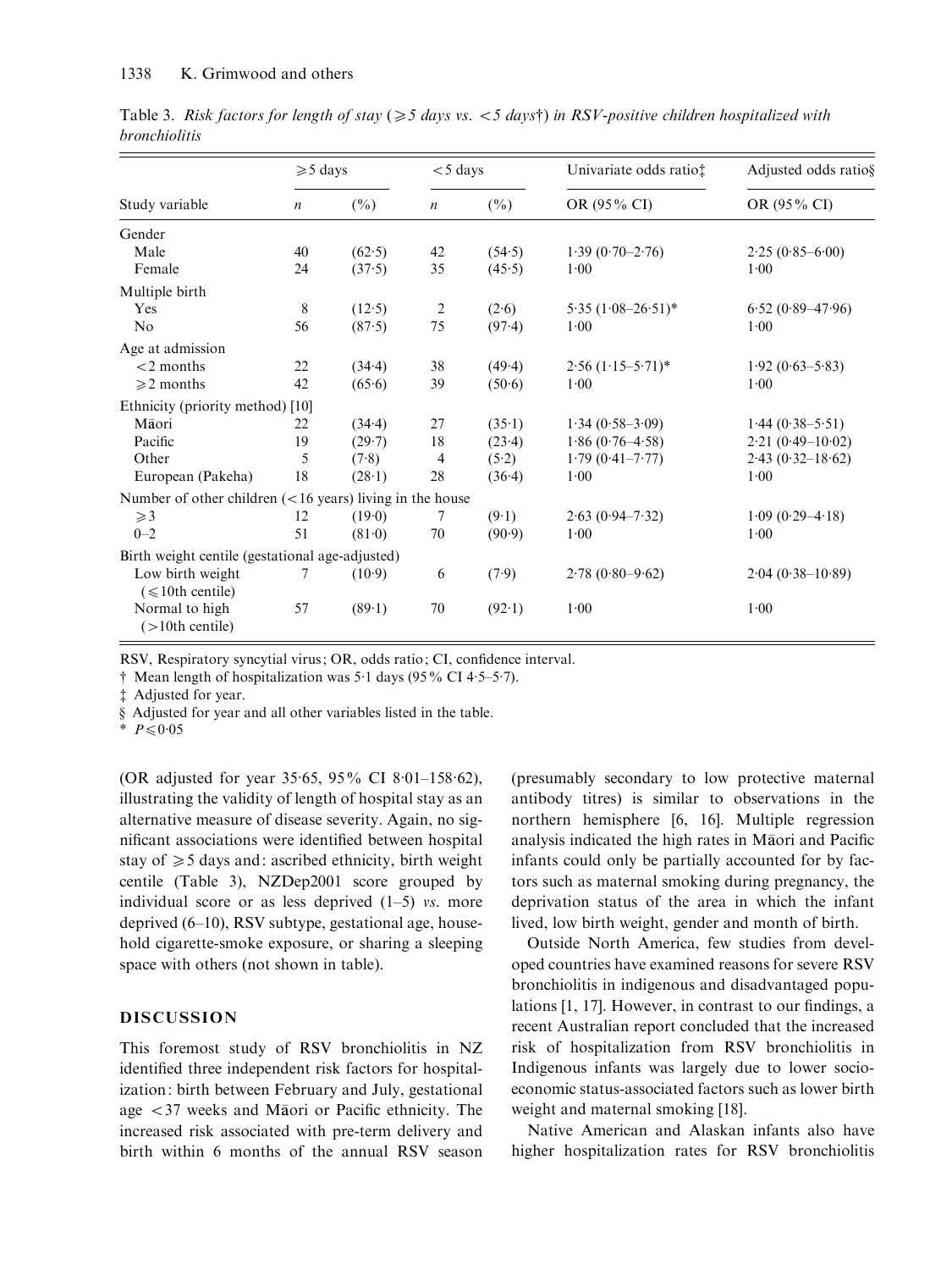than other populations [19]. Highest rates were found in remote rural regions of Alaska and the southwest, while urbanized Native Americans with a higher socioeconomic status had lower rates than the general US infant population. These rate differences were attributed to a combination of socioeconomic factors, such as household crowding and access to health care [19, 20]. A recent retrospective Californian study also found that RSV hospitalization rates were higher among infants of lower socioeconomic status (defined by use of Medicaid), and in rural areas with high poverty rates [21]. Interestingly, Asian/Pacific infants and American Indian and Alaskan Native infants using Medicaid had lower hospitalization rates than non-hispanic white infants using Medicaid.

Our study had relatively limited information on factors such as maternal smoking and area-based deprivation, the latter being a crude measure of individual deprivation [22, 23]. In particular, it is probable that housing conditions and overcrowding play a role that is not fully captured by NZDep2001 scores. It is possible that RRs for Maori and Pacific infants might have reduced towards the null value of 1. 0, had we been able to obtain more accurate information on these risk factors and control for them more fully.

Nevertheless, these analyses suggest there may be other untested factors, contributing to the higher incidence of RSV hospitalization in Māori and Pacific infants. Associations between severe RSV infection and polymorphisms of the surfactant protein gene loci [24], *interleukin* (IL)-4/IL-13 genes [25], the vitamin D receptor [26] and many other gene loci [27, 28] have been reported. However, no information currently exists on their prevalence in Maori and Pacific infants.

Furthermore, it is important to note that the ethnicity to which an individual ascribes encompasses their cultural and environmental practices as well as their genetic heritage [29]. The contribution of each of these factors must be considered when seeking reasons behind the greater incidence of RSV hospitalization in Maori and Pacific infants.

As with Alaskan Native and remote rural Indigenous Australian infants [30, 31], Maori and Pacific children are also known to be at greater risk than NZ European/Pakeha children for other respiratory infections and pulmonary disease [32–34]. High asthma hospitalization rates in Maori children were previously ascribed to genetic factors, but subsequent analyses found this was from disparities in access to primary health care rather than underlying disease

susceptibility [35]. If hospital care was preferentially used by Maori or Pacific infants from lack of access to primary health care, or because of hospital physician practices, it might be expected that moderate or mild cases would be increased for Maori or Pacific infants. However, ethnicity was not associated with disease severity in this study, suggesting that these factors are unlikely to be important.

Our failure to identify risk factors for more severe RSV disease or hospitalization for  $\geq 5$  days in the multivariate analysis are similar to an earlier review of NZ infants requiring assisted ventilation for bronchiolitis from all causes where only pre-term delivery was considered important [36]. This failure could be attributed to difficulties in detecting significant differences within a small and highly select population of infants with disease severe enough to warrant hospital admission. Instead, it might be more appropriate to compare RSV-infected infants managed solely in the community with those requiring hospitalization.

Our study reaffirms pre-term delivery and birth within 6 months of the RSV epidemic season as risk factors for hospitalization. It extends North American findings [18, 19] of increased risk for RSV bronchiolitis hospitalization among rural indigenous infants by finding a similar situation exists in a NZ urban environment. Factors contributing to this high risk for Maori and Pacific infants are probably a combination of host, environmental and behavioural factors that are worth investigating further, particularly given the possible long-term sequelae of severe RSV bronchiolitis [37–39]. The information gained could also benefit ethnic minorities and indigenous children in other developed countries. Additional studies are planned to identify interventions that may reduce RSV hospitalization while awaiting safe and effective vaccines. This includes, for example, determining whether deficiencies in micronutrients that help regulate innate immunity are increased in Maori and Pacific populations resident in New Zealand.

#### ACKNOWLEDGEMENTS

We thank the staff of Ward 19 and the Diagnostic Laboratories at Wellington Hospital for their assistance in obtaining clinical samples. We thank Mr Keith Fisher, Capital and Coast District Health Board, for providing the dataset containing information of all live hospital births in the Wellington region 2003–2005. This study was funded by the New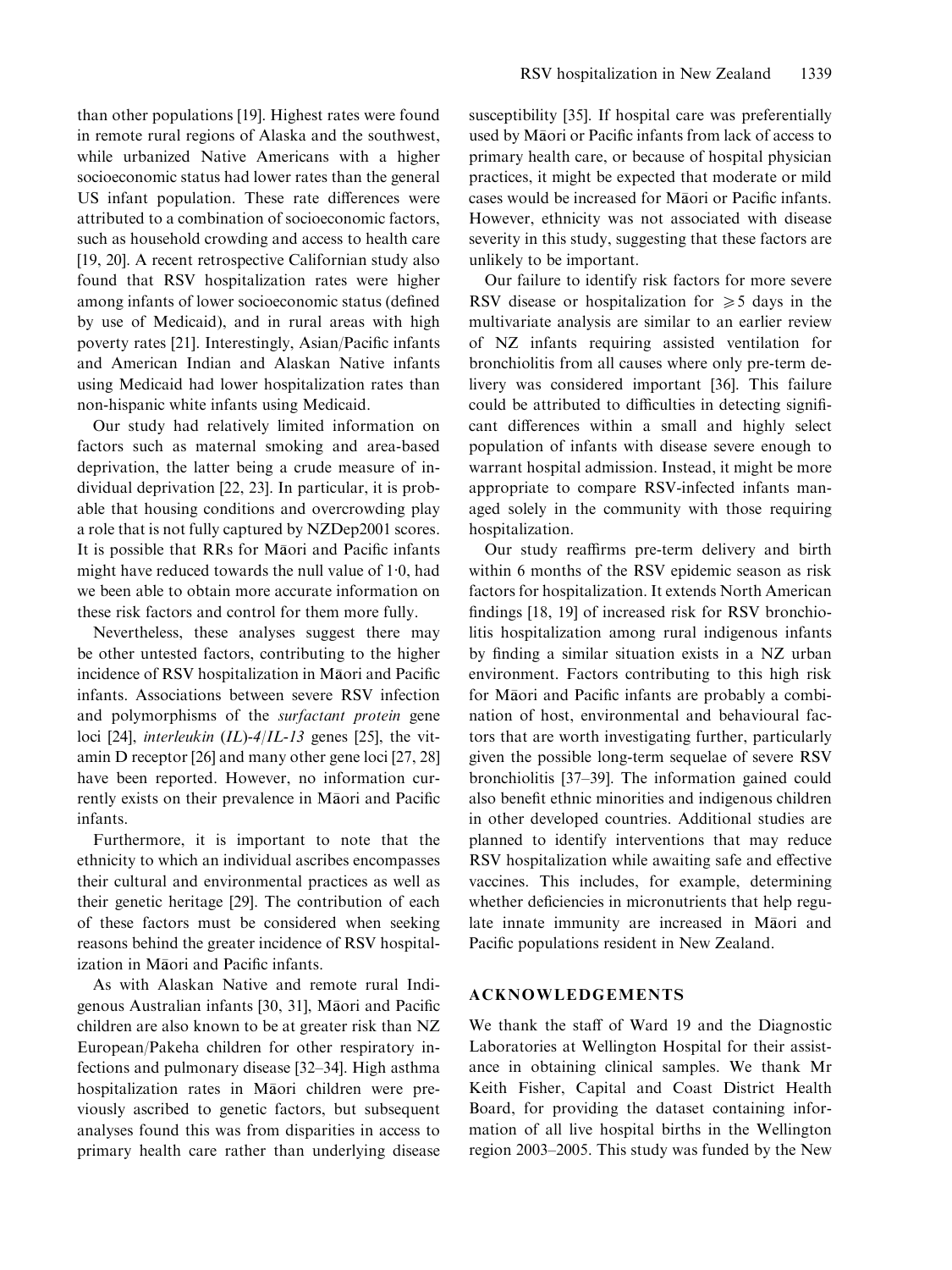Zealand Lottery Health Grants Board, the Child Health Research Foundation of New Zealand, the Wellington Medical Research Foundation and the Rotary Club of Wellington Central. J. Kirman is a Sir Charles Hercus Health Research Fellow of the Health Research Council of New Zealand. The Centre for Public Health Research and the Research Centre for Maori Health and Development are supported by Programme Grants from the Health Research Council of New Zealand. C. Cohet was supported in part by a Massey University Postdoctoral Fellowship.

# DECLARATION OF INTEREST

None.

## REFERENCES

- 1. Smyth RL, Openshaw PJ. Bronchiolitis. Lancet 2006; 368: 312–322.
- 2. Vogel A, Lennon D, Harding J. Trends in bronchiolitis admissions in New Zealand. Proceedings of the Paediatric Society of New Zealand 2000, PO2.
- 3. Shay DK, et al. Bronchiolitis-associated hospitalizations among US children, 1980–1996. Journal of the American Medical Association 1999; 282: 1440-1446.
- 4. Simoes EA, Carbonell-Estrany X. Impact of severe disease caused by respiratory syncytial virus in children living in developed countries. Pediatric Infectious Diseases Journal 2003; 22: S13–20.
- 5. NZ Child and Youth Epidemiology Service. The health of children and young people in the (sample) region. NZ Child and Youth Epidemiology Service, Auckland, 2005, pp. 52–55.
- 6. Welliver RC. Review of epidemiology and clinical risk factors for severe respiratory syncytial virus (RSV) infection. Journal of Pediatrics 2003; 143: S112–117.
- 7. Vogel AM, et al. Variations in bronchiolitis management between five New Zealand hospitals: can we do better? Journal of Paediatrics and Child Health 2003; 39: 40–45.
- 8. Barry W, et al. Ribavirin aerosol for acute bronchiolitis. Archives of Diseases in Childhood 1986; 61: 593–597.
- 9. Dawson K, et al. The management of acute bronchiolitis. Thoracic Society of Australia and New Zealand. Journal of Paediatrics and Child Health 1993; 29: 335–337.
- 10. Statistics New Zealand. Information Guide 1996 Census of Populations and Dwellings, 1997, p. 33.
- 11. McIntosh ED, De Silva LM, Oates RK. Clinical severity of respiratory syncytial virus group A and B infection in Sydney, Australia. Pediatric Infectious Diseases Journal 1993; 12: 815–819.
- 12. Salmond C, Crampton P. NZDep2001 Index of deprivation – August 2002 – Research Report (http://

www.moh.govt.nz/PHI/publications). Accessed 5 January 2007.

- 13. Matheson JW, et al. Distinct patterns of evolution between respiratory syncytial virus subgroups A and B from New Zealand isolates collected over thirtyseven years. Journal of Medical Virology 2006; 78: 1354–1364.
- 14. Rothman KJ, Greenland S. Modern Epidemiology. Philadelphia: Lippincott-Raven, 1998.
- 15. Statistics New Zealand. 1996 Census of Population and Dwellings. (http://www2.stats.govt.nz/domino/ external/web/prod\_serv.nsf/htmldocs/1996+Census+ of+Population+and+Dwellings#Summary). Accessed 1 December 2006.
- 16. Holberg CJ, et al. Risk factors for respiratory syncytial virus-associated lower respiratory illnesses in the first year of life. American Journal of Epidemiology 1991; 133: 1135–1151.
- 17. Whitehall JS, et al. High rate of indigenous bronchiolitis and palivuzumab. Journal of Paediatrics and Child Health 2001; 37: 416–417.
- 18. Reeve CA, et al. Predicting respiratory syncytial virus hospitalization in Australian children. Journal of Paediatrics and Child Health 2006; 42: 248–252.
- 19. Holman RC, et al. Respiratory syncytial virus hospitalizations among American Indian and Alaska Native infants and the general United States infant population. Pediatrics 2004; 114: e437–444.
- 20. Bulkow LR, et al. Risk factors for severe respiratory syncytial virus infection among Alaska native children. Pediatrics 2002; 109: 210–216.
- 21. Sangare L, Curtis MP, Ahmad S. Hospitalization for respiratory syncytial virus among California infants: disparities related to race, insurance, and geography. Journal of Pediatrics 2006; 149: 373–377.
- 22. Salmond C, Crampton P. NZDEP96 what does it measure? Social Policy Journal of New Zealand 2001; 17: 82–100.
- 23. Salmond C, et al. NZiDep: a New Zealand index of socioeconomic deprivation for individuals. Social Science & Medicine 2006; 62: 1474–1485.
- 24. Lofgren J, et al. Association between surfactant protein A gene locus and severe respiratory syncytial virus infection in infants. Journal of Infectious Diseases 2002; 185: 283–289.
- 25. Puthothu B, et al. Association between severe respiratory syncytial virus infection and IL13/IL4 haplotypes. Journal of Infectious Diseases 2006; 193: 438–441.
- 26. Janssen R, et al. Genetic susceptibility to respiratory syncytial virus bronchiolitis is predominantly associated with innate immune genes. Journal of Infectious Diseases 2007; 196: 826–834.
- 27. Wilson J, et al. Genetic variation at the IL10 gene locus is associated with severity of respiratory syncytial virus bronchiolitis. Journal of Infectious Diseases 2005; 191: 1705–1709.
- 28. Amanatidou V, et al. T280M variation of the CX3C receptor gene is associated with increased risk for severe respiratory syncytial virus bronchiolitis. Pediatric Infectious Diseases Journal 2006; 25: 410–414.